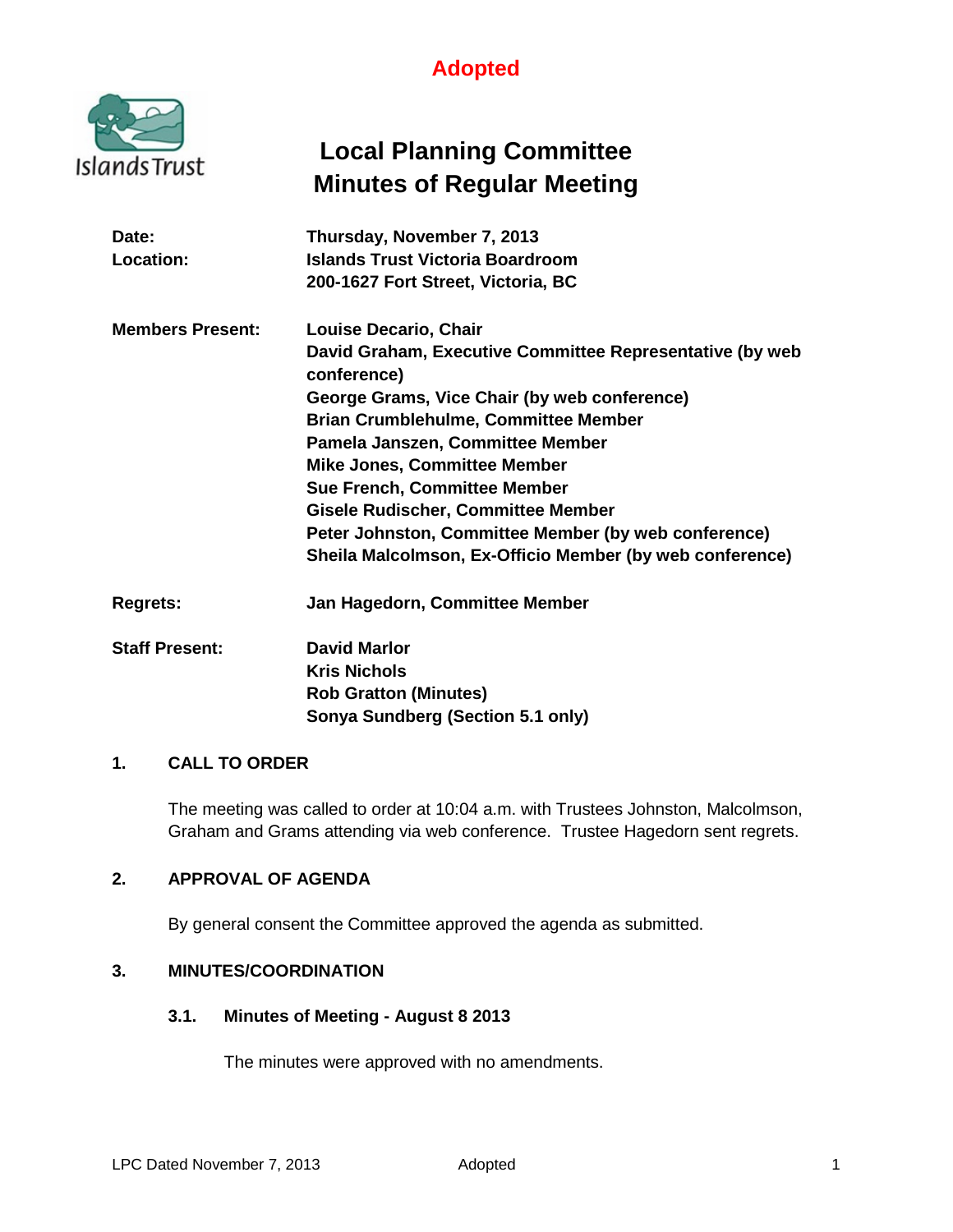## **Resolution LPC 23/2013 It was MOVED and SECONDED**

That the Local Planning Committee meeting minutes of August 8, 2013 be adopted.

## **CARRIED**

# **3.2. Follow-up Action List**

The committee reviewed the follow-up action list. Chair Decario asked for any comments or amendments and the following were discussed:

- Item 9 from the August 8 meeting is done and can be removed.
- Item 7.2 from May 9, 2013
- Item 6.3 from May 9, 2013
- Item 3.10.7 from February 17, 2011. The LPS 3-year plan will be added to the next agenda.

## **4. WORK PROGRAM ITEMS**

### **4.1. Water Quality and Quantity Toolkit**

The committee reviewed and provided comments about the Water Quality and Quantity Toolkit. Consensus was that the document will be useful. Edits were recommended and the document will be amended per the Committee's direction.

#### **4.2. Proactive Bylaw Enforcement of Illegal Structures**

Island Planner Nichols updated the committee about Proactive Bylaw Enforcement of Illegal Structures.

## **5. DISCUSSION ITEMS**

#### **5.1. Green Shores for Homes: Credit Rating System Review & Pilot**

#### **5.1.1. Presentation by Brian Emmett, Archipelago Marine**

Director Marlor introduced Brian Emmett from Archipelago Marine Research. Mr. Emmett offered the committee an update on the Green Shores Program.

## **5.1.2. Request for Decision on Green Shores for Homes**

Director Marlor presented the Request for Decision on Green Shores for Homes.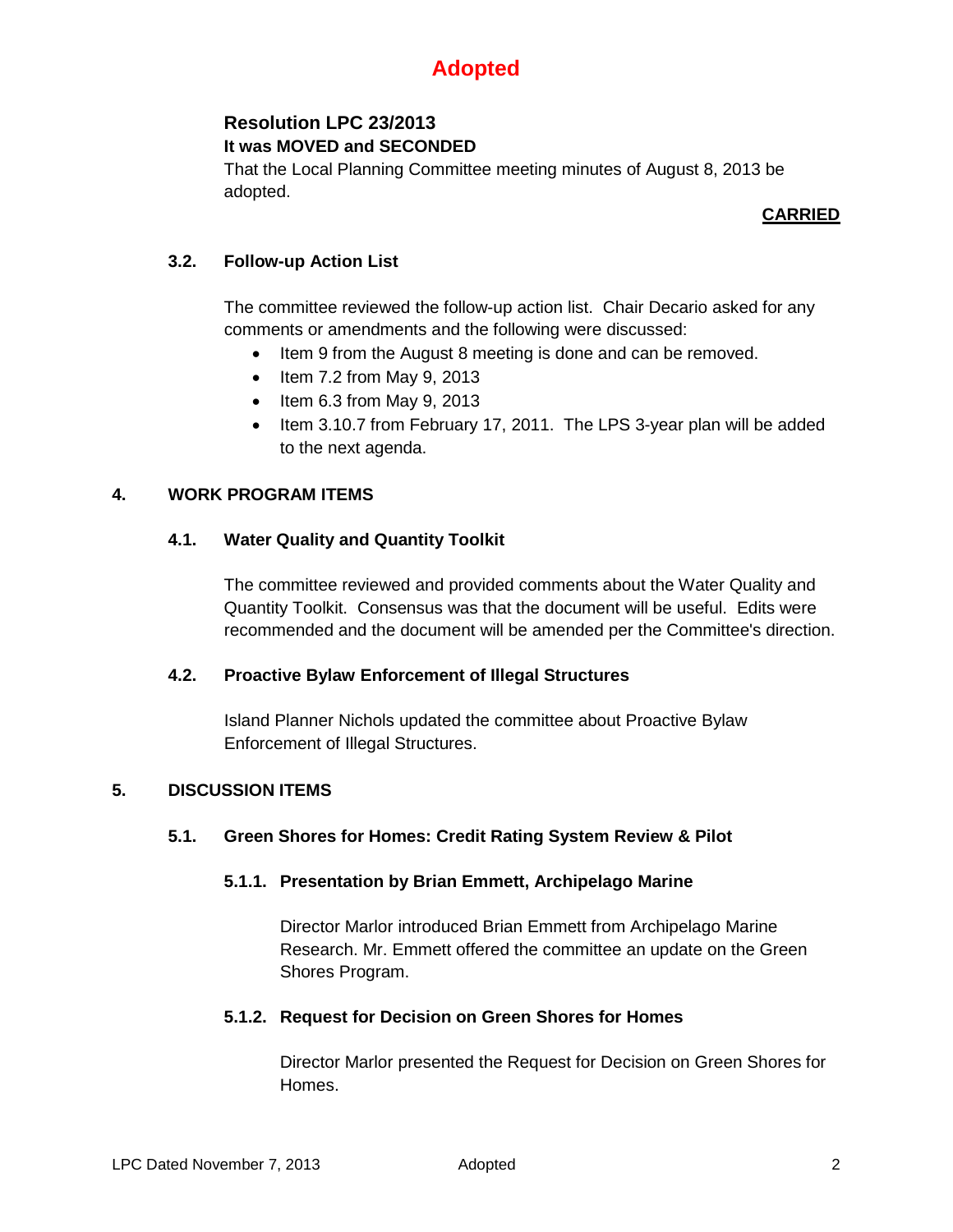# **Resolution LPC 24-2013 It was MOVED and SECONDED**

That the Local Planning Committee designates Green Shores for Homes a work priority and approves the request from the Thetis Local Trust Committee to pilot the next phase of the Green Shores for Homes program.

That the Local Planning Committee recommends the pilot project be led by Local Trust Committee planning staff with support from the Local Planning Committee in the form of: review and discussion of the potential use of the draft credit rating document in the local context and assign one Local Planning Committee staff member to work in collaboration with Thetis Local Trust Committee planning staff on potential incentives and implementation options in the pilot area.

# **CARRIED**

# **5.2. Strategic Plan**

The Strategic Plan was reviewed and amended as follows.

# **Resolution LPC 25/2013 It was MOVED and SECONDED**

That the Local Planning Committee removes item 1.6.1 from the Strategic Plan.

**CARRIED**

# **Resolution LPC 26/2013 It was MOVED and SECONDED**

That the Local Planning Committee removes item 2.2.2 from the Strategic Plan.

**CARRIED**

## **Resolution LPC 27/2013 It was MOVED and SECONDED**

That the Local Planning Committee combines items 3.3.1 and 3.3.4 in the Strategic Plan.

## **CARRIED**

# **Resolution LPC 28/2013**

# **It was MOVED and SECONDED**

That the Local Planning Committee removes item 6.2 from the Strategic Plan.

**CARRIED**

# **Resolution LPC 29/2013 It was MOVED and SECONDED**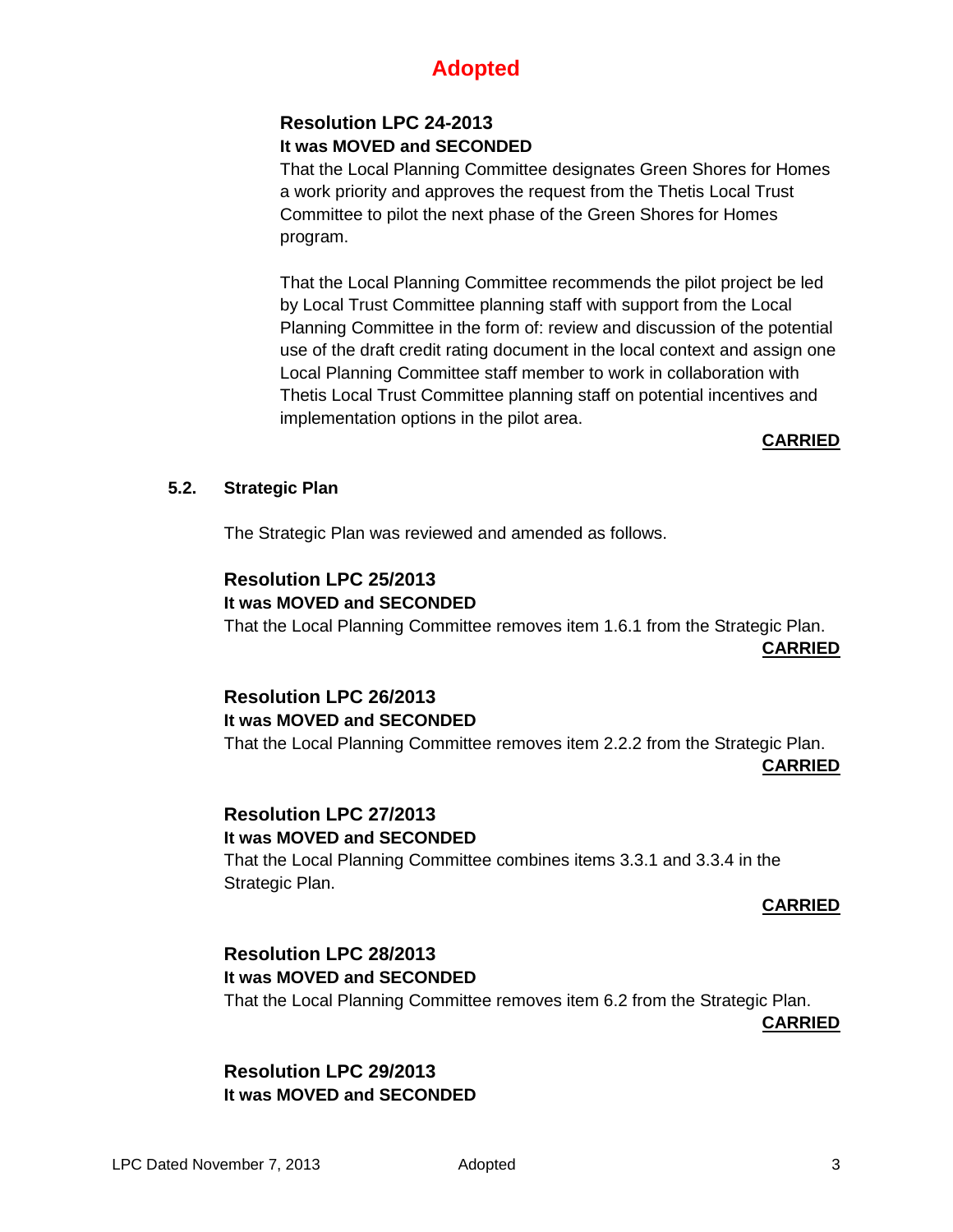That the Local Planning Committee adds item 1.7.4 "Renewable Energy Toolkit" the Strategic Plan, with LPC as the group assigned.

## **CARRIED**

# **Resolution LPC 30/2013 It was MOVED and SECONDED**

That the Local Planning Committee amends item 2.1.3 in the Strategic Plan to indicate the LPC will work on it as well.

## **CARRIED**

# **6. ON-GOING ITEMS**

# **6.1. Bylaw Enforcement Summary**

Director Marlor presented Bylaw Enforcement reports, including two new reports detailing the status of files by LTA and a summary of how long files have been open. The reports were well received and a few edits were recommended.

# **Resolution LPC 31/2013**

# **It was MOVED and SECONDED**

That the Local Planning Committee recommends the Bylaw Enforcement reports be presented to Trust Council as amended.

## **CARRIED**

# **7. NEW BUSINESS**

## **7.1. 2014 Meeting Schedule**

The 2014 Local Planning Committee meeting schedule was proposed. It was noted that Trustee Graham is being replaced by Trustee Hancock for meetings in 2014. Discussion led to the rescheduling of the February 6 meeting, and the cancellation of the November 13 meeting.

# **Resolution LPC 32/2013**

### **It was MOVED and SECONDED**

That the Local Planning Committee meeting dates for 2014 are February 7, May 15 and August 7.

## **CARRIED**

# **7.2. 2013 / 2014 Budget Forecast**

Director Marlor reviewed the 2013 / 2014 Budget Forecast.

## **7.3. 2014 / 2015 Budget Request**